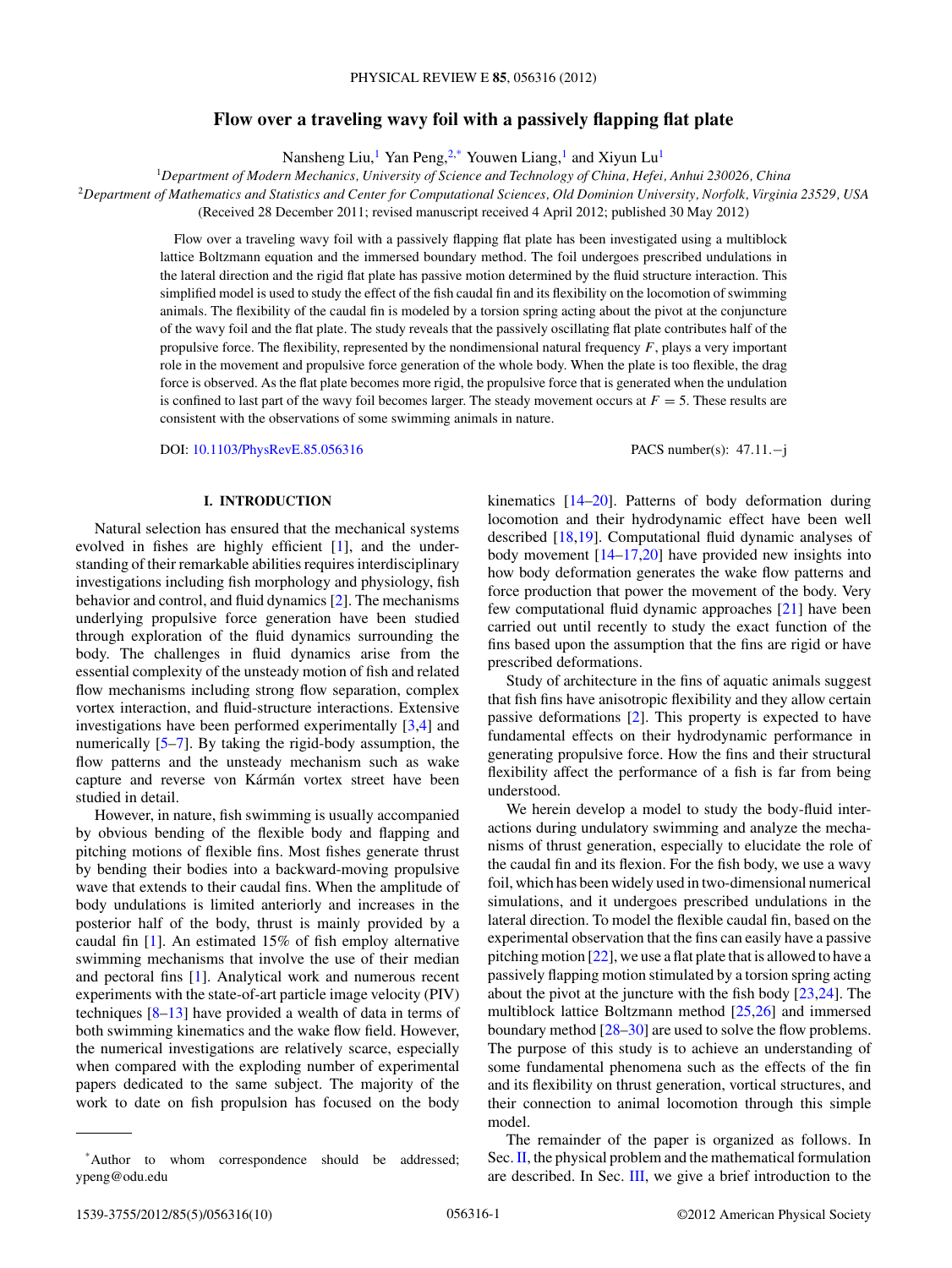<span id="page-1-0"></span>numerical methods we used, and the validation is also given in this section. Detailed results are discussed in Sec. [IV.](#page-3-0) Finally, we conclude the paper with a summary in Sec. [V.](#page-7-0)

## **II. PHYSICAL PROBLEM AND MATHEMATICAL FORMULATION**

As shown in Fig. 1, the viscous flow over a streamlined flexible body undergoing prescribed undulations in the lateral direction with a passively flapping flat plate is considered. To nondimensionalize the equations, the length of the wavy foil *L* and the free-stream velocity  $U_{\infty}$  are used as the reference length and velocity, respectively. Thus the Reynolds number Re is defined as Re  $=\frac{U_{\infty}L}{v}$ . In this study, the length of the flat plate *l* is  $l = \frac{L}{10}$ .

The nondimensional governing equations are given as

$$
\nabla \cdot \mathbf{u} = 0,\tag{1}
$$

$$
\frac{\partial u}{\partial t} + u \cdot \nabla u = -\frac{1}{\rho} \nabla p + \frac{1}{\text{Re}} \nabla^2 u.
$$
 (2)

A National Advisory Committee for Aeronautics (NACA) 0012 airfoil is used as the contour of the wavy foil at an equilibrium position of the undulating motion [\[31–34\]](#page-8-0). The midline makes a lateral oscillation in the form of a wave traveling in the streamwise direction, and the nondimensional position is described by

$$
y(x,t) = A_m(x)\cos\left[2\pi\frac{L}{\lambda}(x-ct)\right], \quad 0 \le x \le 1, \quad (3)
$$

where  $A_m$  is the amplitude and  $c$  is the phase speed.

To model the lateral motion of the backbone undulation during swimming, the amplitude *Am* is approximated by a quadratic polynomial,

$$
A_m(x) = C_0 + C_1 x + C_2 x^2, \tag{4}
$$

where the coefficients  $C_0$ ,  $C_1$ , and  $C_2$  are solved from the kinematic data of a steadily swimming saithe [\[35\]](#page-8-0), which gives



FIG. 1. Sketch of the traveling wavy foil with a passively flapping flat plate.

 $A_m(0) = 0.02$ ,  $A_m(0.2) = 0.01$ , and  $A_m(1) = 0.10$ . Here we assume that the body undulation is a purely lateral compressive motion [\[5,6\]](#page-8-0). In the current study, we fix  $\frac{\dot{L}}{\lambda} = 1$ , so that Eq. (3) simplifies to

$$
y(x,t) = A_m(x) \cos[2\pi(x-ct)], \quad 0 \le x \le 1.
$$
 (5)

The flat plate undergoes a passive pitching motion about the point  $P$  in Fig. 1, which moves sinusoidally in the vertical direction as

$$
y_p(t) = 0.1 \cos(2\pi ct). \tag{6}
$$

With a torsion spring acting at *P*, the pitching motion for the flat plate is determined by the fluid structure interaction and governed by

$$
J\ddot{\alpha} + k\alpha = M_f - m\eta \cos(\theta + \alpha)\ddot{y}_p - J\ddot{\theta_p},\qquad(7)
$$

where *J* and  $M_f$  are the moment of inertia of the flat plate and the fluid moment with respect to the point *P*, respectively. Additionally, *k* is the spring stiffness,  $m = \rho_l l$  is the mass of the flat plate ( $\rho_l$  is the linear density of the plate and  $\rho_l =$  $1/5\rho$  is used in the present study [\[36\]](#page-8-0)), and  $\eta = l/2$  is a half length of the flat plate.  $\theta$  can be explicitly determined by the movement of pivot point *P*, which is shown in the Appendix. Consequently, Eq. (7) simplifies to the second-order ordinary differential equation in terms of *α*.

To describe the flexibility property of the flat plate, the natural frequency of the oscillation is introduced and defined matural frequency of the oscillation is introduced and defined<br>as  $f_0 = 1/2\pi\sqrt{k/J}$ . The nondimensional natural frequency can be obtained as  $F = Lf_0/c$  correspondingly.

### **III. NUMERICAL METHODS AND VALIDATION**

### **A. Numerical methods**

In this study, a multiblock lattice Boltzmann method with immersed boundary method is used. The lattice Boltzmann method is an alternative method to solve fluid dynamics problems. It has high computational efficiency and low numerical dissipation [\[37,38\]](#page-8-0). The immersed boundary method is used to deal with the moving boundaries, due to its easy implementation [\[30\]](#page-8-0). In order to obtain accurate results and reduce the computational effort, a multiblock technique is used [\[25,26,39,40\]](#page-8-0).

#### *1. The lattice Boltzmann equation*

The lattice Boltzmann equation (LBE) with multiplerelaxation-time collision model is written as [\[41](#page-8-0)[–43\]](#page-9-0)

$$
\mathbf{f}(x_j + c\delta_t, t_n + \delta_t) - \mathbf{f}(x_j, t_n)
$$
  
= -M<sup>-1</sup> ·  $\hat{\mathbf{S}} \cdot [\mathbf{m}(x_j, t_n) - \mathbf{m}^{(\text{eq})}(x_j, t_n)],$  (8)

where the bold-font symbols denote *Q*-tuple vectors, and *Q* is the total number of discrete velocities:

$$
\mathbf{f}(\mathbf{x}_j + c\delta_t, t_n + \delta_t)
$$
  
=  $(f_0(\mathbf{x}_j, t_n + \delta_t), f_1(\mathbf{x}_j + c_1\delta_t, t_n + \delta_t),$   
 $\dots, f_b(\mathbf{x}_j + c_b\delta_t, t_n + \delta_t))^\mathsf{T},$   

$$
\mathbf{f}(\mathbf{x}_j, t_n) = (f_0(\mathbf{x}_j, t_n), f_1(\mathbf{x}_j, t_n), \dots, f_b(\mathbf{x}_j, t_n))^\mathsf{T},
$$

 $b = (Q - 1)$  is the number of nonzero discrete velocities, and **f**, **m**, and **m**(eq) represent the vectors whose components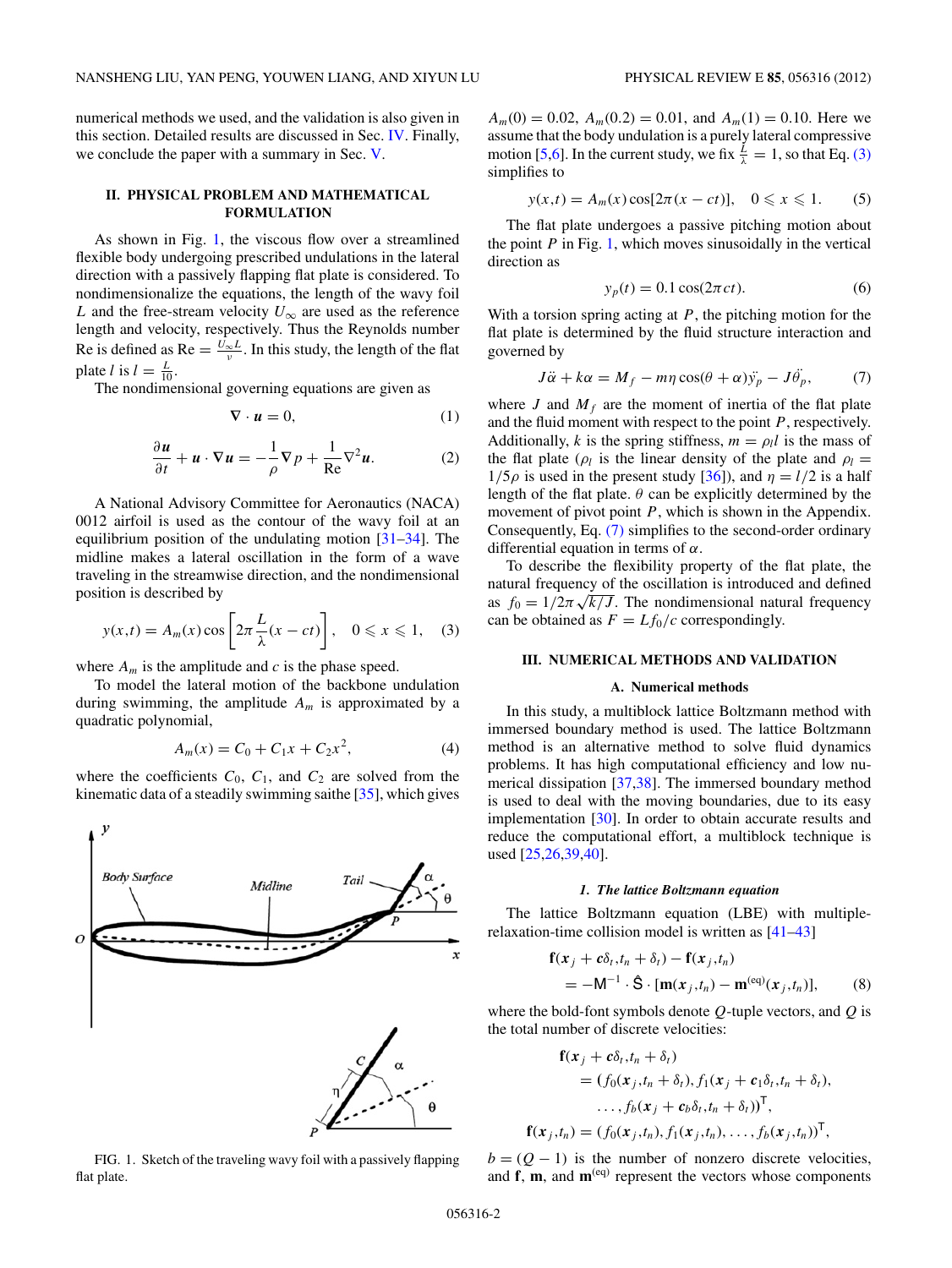are the distribution functions, the velocity moments, and the equilibrium moments, respectively. The  $Q \times Q$  matrix M maps **f** to **m**, that is,

$$
\mathbf{m} = \mathsf{M} \cdot \mathbf{f}, \quad \mathbf{f} = \mathsf{M}^{-1} \cdot \mathbf{m},
$$

and  $\hat{S}$  is a  $Q \times Q$  diagonal matrix of the relaxation rates  ${s_i | 0 < s_i < 2}$ , that is,

$$
\hat{S} = \text{diag}(s_0, s_1, \ldots, s_b).
$$

In this work, we use the nine-velocity model in two dimensions (D2Q9 model). The discrete velocities are  $c_0 = (0,0)$ ,  $c_1 = (1,0)c, c_2 = (0,1)c, c_3 = (-1,0)c, c_4 = (0,-1)c, c_5 =$  $(1,1)c$ ,  $c_6 = (-1,1)c$ ,  $c_7 = (-1,-1)c$ , and  $c_8 = (1,-1)c$ , where  $c := \delta_x / \delta_t$ . Corresponding to the nine discrete velocities  ${c_i}$ , there are nine moments:

$$
\mathbf{m} = (\delta \rho, e, \varepsilon, j_x, q_x, j_y, q_y, p_{xx}, p_{xy})^{\mathsf{T}}.
$$
 (9)

The equilibria of the conserved moments, the density fluctuation  $\delta \rho$  and the momentum  $\mathbf{j} := (j_x, j_y)$ , are themselves, while the equilibria of the nonconserved moments,  $e$ ,  $\varepsilon$ ,  $q = (q_x, q_y)$ ,  $p_{xx}$ , and  $p_{xy}$ , are functions of the conserved ones. With the low-Mach-number approximation, we use the following equilibria for the nonconserved moments:

$$
e^{(\text{eq})} = -2\delta\rho + 3\,\mathbf{j} \cdot \mathbf{j}, \quad \varepsilon^{(\text{eq})} = \delta\rho - 3\,\mathbf{j} \cdot \mathbf{j}, \quad (10a)
$$

$$
q_x^{(eq)} = -j_x, \quad q_y^{(eq)} = -j_y,\tag{10b}
$$

$$
p_{xx}^{\text{(eq)}} = j_x^2 - j_y^2, \quad p_{xy}^{\text{(eq)}} = j_x j_y. \tag{10c}
$$

With the orderings of the discrete velocities  ${c_i}$  and the corresponding moments  ${m_i}$  given above, the transform matrix  $M$  in Eq.  $(8)$  is

$$
\mathsf{M} = \begin{pmatrix}\n1 & 1 & 1 & 1 & 1 & 1 & 1 & 1 & 1 \\
-4 & -1 & -1 & -1 & -1 & 2 & 2 & 2 & 2 \\
4 & -2 & -2 & -2 & -2 & 1 & 1 & 1 & 1 \\
0 & 1 & 0 & -1 & 0 & 1 & -1 & -1 & 1 \\
0 & -2 & 0 & 2 & 0 & 1 & -1 & -1 & 1 \\
0 & 0 & 1 & 0 & -1 & 1 & 1 & -1 & -1 \\
0 & 0 & -2 & 0 & 2 & 1 & 1 & -1 & -1 \\
0 & 1 & -1 & 1 & -1 & 0 & 0 & 0 & 0 \\
0 & 0 & 0 & 0 & 0 & 1 & -1 & 1 & -1\n\end{pmatrix}
$$

For the D2Q9 model, *s*<sup>7</sup> is determined by the shear viscosity *ν*  $[\nu = \frac{1}{3}(\frac{1}{s_7} - \frac{1}{2})c\delta_x]$  and  $s_1$  is determined by the bulk viscosity  $\zeta$  [ $\zeta = \frac{1}{6}(\frac{1}{s_1} - \frac{1}{2})c\delta_x$ ]. It is required that  $s_7 = s_8$  and  $s_4 = s_6$ . The relaxation rates  $s_0$ ,  $s_3$ , and  $s_5$  for the conserved moments  $(\delta \rho, j_x, \text{ and } j_y)$  have no effect for the model, while the other relaxation rates,  $s_2$  (for  $\varepsilon$ ) and  $s_4 = s_6$  (for  $q_x$  and  $q_y$ ) do not affect the hydrodynamics in the lowest order approximation and only affect the small-scale behavior of the model. Usually, the values of  $s_2$  and  $s_4 = s_6$  are determined by the linear stability analysis. We use  $s_2 = 1.54$  and  $s_4 = s_6 = 1.9$  in the present study.

## *2. The immersed boundary method*

For the two-dimensional domain  $\Omega$  containing a onedimensional closed boundary  $\Gamma$ , the configuration of  $\Gamma$  can be

represented in the parametric form of  $X(\varsigma,t)$  for  $0 \leq \varsigma \leq 1$ , and  $X(0,t) = X(N<sub>\varsigma</sub>,t)$ , where the parameter  $\varsigma$  tracks a material point of the boundary. The equation of motion for a Lagrangian point on the boundary is

$$
\partial_t X(\varsigma,t) = u(X(\varsigma,t)) = \int_{\Omega} u(x,t) \delta(x - X(\varsigma,t)) \, dx, \tag{11}
$$

where  $u(X(\varsigma,t))$  is the velocity of the marker at position  $X(\varsigma,t)$ . By virtue of the no-slip boundary conditions, the velocity  $u(x,t)$  must also satisfy the incompressible Navier-Stokes equations:

$$
\rho \partial_t \mathbf{u} + \rho \mathbf{u} \cdot \nabla \mathbf{u} = -\nabla p + \rho v \nabla^2 \mathbf{u} + f, \qquad (12)
$$

where the flow velocity  $u$ , the pressure  $p$ , and the body force *f* evolve on the Eulerian coordinate system *x*. The body force  $f$  is related to the boundary force  $F$  evolves on the Lagrangian coordinate system  $X$  defined by the boundary  $\Gamma$ as the following:

$$
f(x,t) = \int_{\Gamma} F(\varsigma, t) \delta(x - X(\varsigma, t)) d\varsigma, \qquad (13a)
$$

$$
F(\varsigma,t) = F(X(\varsigma,t),t). \tag{13b}
$$

The essence of the immersed boundary method (IBM) is represented by Eqs. (11), (13a), and (13b). The Lagrangian markers are evolved by the velocity  $u$  and the velocity field  $u(x,t)$  must be interpolated from the Eulerian coordinate x in the flow domain  $\Omega$  to the Lagrangian coordinate  $X(\varsigma,t)$ at the boundary  $\Gamma$ , as indicated by the integral over the flow domain  $\Omega$  in Eq. (11). Likewise, the boundary force *F* has to be distributed from the Lagrangian coordinate *X* to the Eulerian one  $x$ , as indicated by the integral over the boundary  $\Gamma$  in Eq. (13a). Obviously, the connection between the Eulerian mesh for flows and the Lagrangian markers for the boundaries relies on the approximation of the Dirac *δ* function. We use the following smooth approximation of the Dirac *δ* function in *d* dimensions:

$$
\delta_h(\mathbf{x}) = \delta_h(x_1)\delta_h(x_2)\cdots\delta_h(x_d), \quad \mathbf{x} \in \mathbb{R}^d, \qquad (14a)
$$

$$
\delta_h(x) = \begin{cases} \frac{1}{4h} \left[ 1 + \cos\left(\frac{\pi x}{2h}\right) \right] & |x| \le 2h, \\ 0 & |x| > 2h. \end{cases} \tag{14b}
$$

In this study, the boundary for the fish body is determined by the prescribed motion rather than solving the coupled fluidstructure interaction problem as developed by Peskin [\[27\]](#page-8-0), so the body force  $f$  is derived by the direct forcing method  $[28-30]$ , which can be written as

$$
f(x_j) = \sum_{X_k \in \Omega_h(x_j)} f'(X_k) \delta_h(x_j - X_k) l_k, \qquad (15)
$$

where  $l_k$  is the length of boundary line segment and

$$
f'(X) = \rho^{(n)} \left( \frac{U - u^{(n)}}{\delta_t} + u^{(n)} \cdot \nabla u^{(n)} \right) + \nabla p^{(n)} - \rho^{(n)} \nu \nabla^2 u^{(n)}.
$$
 (16)

Because the flow fields *u* and *p* are computed on the Eulerian grids  ${x_i}$ , we use the  $\delta$  function to obtain their values at a given boundary point  $X$ . The detailed derivation and calculation can

*.*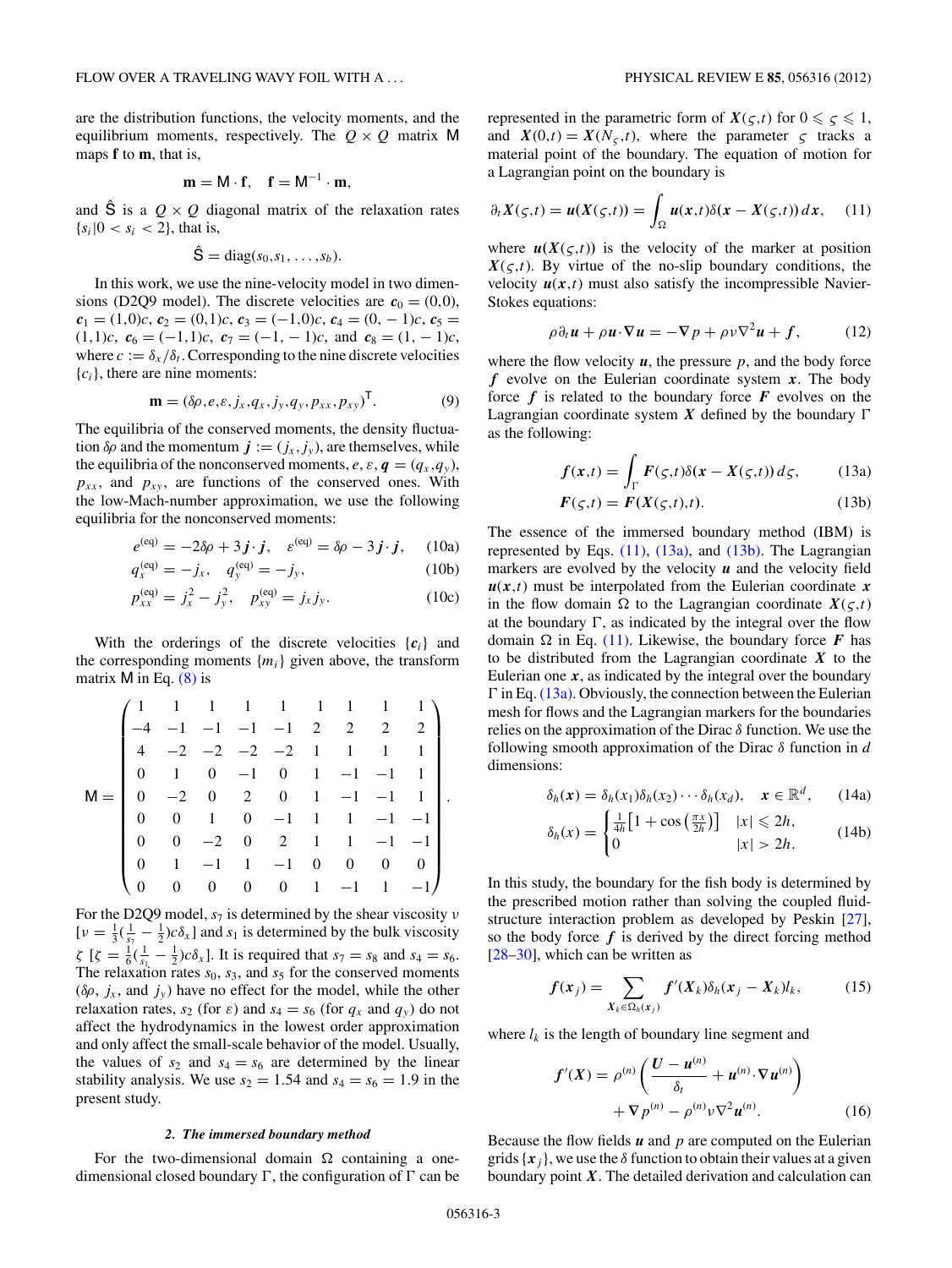<span id="page-3-0"></span>

FIG. 2. Comparison of the time-dependent force coefficients of flow over a traveling wavy foil with previous study (a) and using different grid levels (b).

be found in Ref. [\[30\]](#page-8-0). To ensure the mass conservation up to the second-order Chapman-Enskog expansion, we include the body force *f* in the LBE according to the procedure found in Ref. [\[30\]](#page-8-0).

#### *3. The multiblock technique*

We use the multiblock technique proposed by Yu [\[25\]](#page-8-0), and the details of its application to the multiple-relaxation-time collision can be found in Ref.  $[26]$ . The coarse block boundary is in the interior of the fine block, and the fine block boundary is in the interior of the coarse block. Velocity, density, and stress are continuous across the interface. The three-point Lagrangian formulation is used for the temporal interpolation at the interface. In the present study, a five-level grid is used. The coarsest grid level has the spatial step size of 0*.*02*L*. Because the spatial step size ratio from coarse grid to fine grid is 2, the spatial step size on the finest grid is *L/*800. In the context of the multiblock lattice Boltzmann method, the nondimensional time step size is 0.02 at the coarsest grid level and 1*/*800 at the finest grid level.

#### **B. Validation**

To validate our code, we have carried out extensive simulations of the flow over a single traveling wavy foil (without a flat plate) and compared them with the published results using the space-time finite element method [\[33\]](#page-8-0). One typical example with  $Re = 5000$  and  $c = 2.0$  using a five-level grid is shown here in Fig.  $2(a)$ . We compared the time-dependent drag and lateral force coefficients during one cycle for flow over a single traveling wavy foil and found that the results agree well. The maximum percentage differences are approximately 5% and 7% for the drag and lateral force coefficients respectively. To confirm grid independence, we also carried out the simulations using the four-level and six-level grids, for which the finest grid sizes are *L/*400 and *L/*1600 respectively. The time-dependent force coefficients are shown in Fig.  $2(b)$ . We can see that a five-level computational grid is fine enough to resolve the fluid dynamics in this study.

### **IV. NUMERICAL RESULTS AND DISCUSSIONS**

In this section, we present some results of the dynamic behaviors and propulsive properties of the passively pitching plate due to the fluid-structure interaction. The effects of the flexibility of the flat plate are presented and analyzed.

Motivated by the measurements of animal locomotion, the parameters considered are the phase speed of traveling wave  $c = 1.2, 1.5,$  and 2.0, and Reynolds number  $Re = 5000$ . Based on the measurements of Bainbridge [\[36\]](#page-8-0), Zhang *et al.* [\[44\]](#page-9-0) estimated that the nondimensional natural frequency, which reflects the stiffness for the caudal fin, is about 2–6 for the tail fin of goldfish *Carassius auratus*. So in this study, *F* is selected as  $F = 0.5, 5, 8,$  and 10, which varies close to the estimated value of 2–6. The domain size is  $[-12,30]$  in the *x* direction and [−12*,*12] in the *y* direction. The position of the starting point of the traveling wavy foil is at (0*,*0) and it takes prescribed undulations in the lateral direction. So the uniform flow  $U_{\infty}$  is used as the inflow condition. This is similar to the experiment carried out by Lauder *et al.* [\[45\]](#page-9-0), in which the swimming fish is held behind the head to allow only the imposition of heave and pitch motions. Extrapolation is used as the outflow condition.

# **A. Effect of flexibility of passively oscillated flat plate on forces and power consumption**

Since the phase speed of traveling wave is a key parameter for the propulsion of the undulating body, we take it into consideration when we study the effect of the flexibility of the flat plate. We investigate the drag force acting on the wavy foil with a flat plate, the power needed, and the efficiency of the propeller when it generates the net thrust, all of which are relevant to the study of fish locomotion. Their definitions are as follows:

The total drag force on the fish consists of a friction drag and a form drag due to the pressure distribution. The corresponding drag coefficient is defined as

$$
C_D = \frac{F_D}{\frac{1}{2}\rho U_{\infty}^2 L}.\tag{17}
$$

The total power required for the propulsive motion consists two parts. One is the swimming power required to produce the lateral oscillation of traveling wave motion, which is defined as

$$
P_S = -\int_{SF} f_y \frac{dy_w}{dt} ds - \int_{SF} f_y \frac{dy_w}{dt} ds, \qquad (18)
$$

where *SF* is the surface of the foil, *SP* is the surface of the flat plate,  $f_y$  is the force per unit length on the surface of the foil, *yw* is the lateral position along the surface, and *ds* is the length of an element on the surface. The other is the power needed to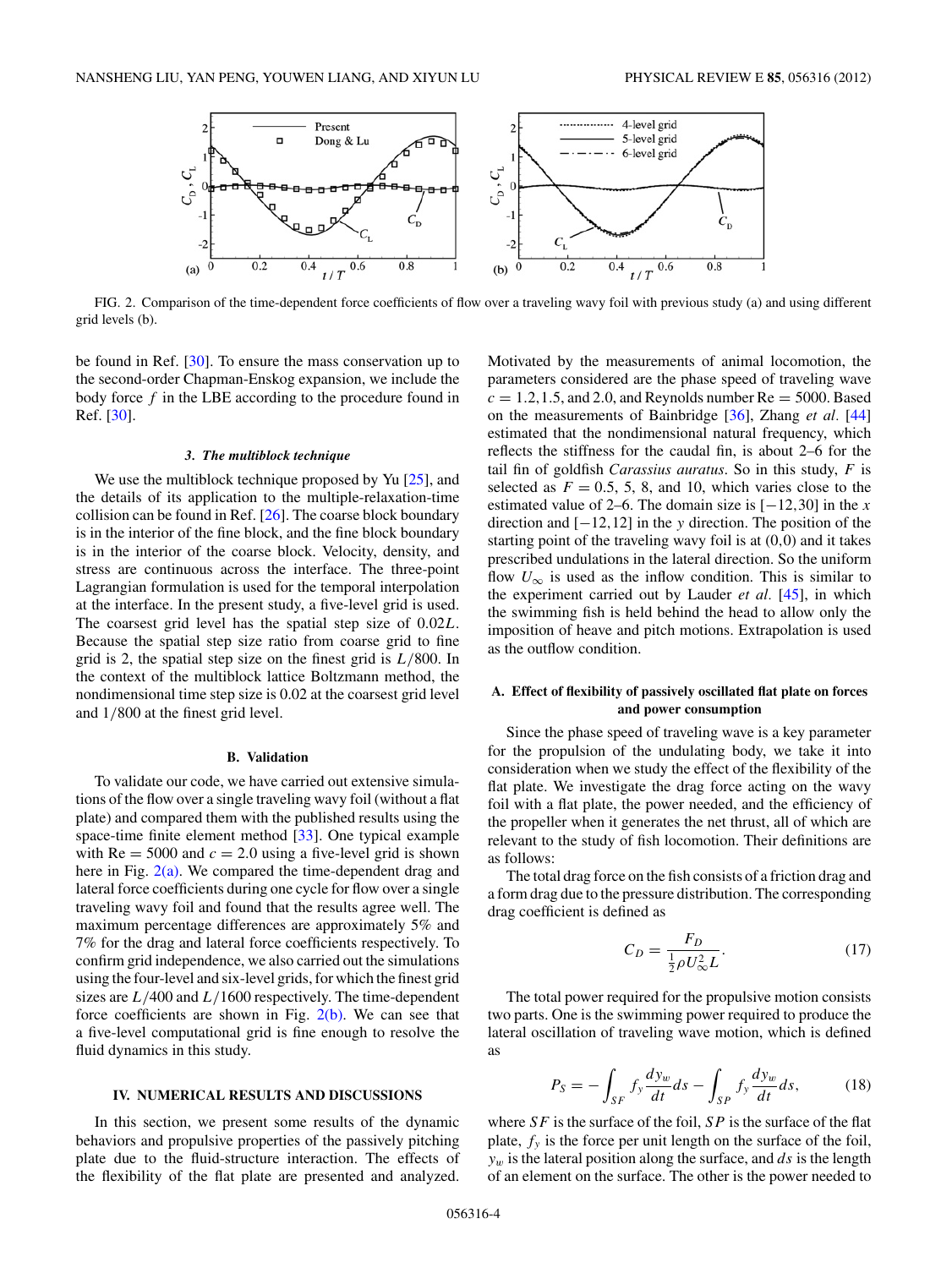

FIG. 3. Time-averaged drag force coefficient (a), power (b), and the propeller efficiency (c). Solid lines:  $c = 2.0$ , dashed lines:  $c = 1.5$ , and dotted lines:  $c = 1.2$ .

overcome the drag force  $P_D = F_D U_\infty$ . Thus the total power is obtained by  $P_T = P_S + P_D$  [\[46,47\]](#page-9-0). The propeller efficiency is defined in a time-averaged manner as the ratio of  $-\overline{P}_D$  to  $\overline{P}_S$ , which is  $\eta = \frac{-\overline{P}_D}{\overline{P}_S}$ .

Figure 3 shows the effect of *F* on the performance in terms of the averaged drag coefficient, the power consumed, and the propeller efficiency at different values of *c*. As seen from Fig.  $3(a)$ , with the increase of *c*, the time-averaged drag force coefficient  $\overline{C}_D$  decreases for each value of *F*. For  $c = 1.2$ ,  $\overline{C}_D$ is always positive. For  $c = 1.5$ ,  $\overline{C}_D$  is positive for small values of *F* and becomes negative (acts as thrust) approximately when  $F > 5.4$ . The thrust force increases as  $F$  increases. From the previous study [\[33\]](#page-8-0), it was found that without the flat plate, the drag force is always positive at  $c = 1.5$  and a net thrust occurs only when *c* increases to 2. This observation shows the contribution of the flat plate to the thrust generation and indicates that the flexibility of flat plate has an important effect on the performance. When the flat plate is rigid enough, thrust can be generated. When it is too flexible, instead of the thrust, the drag force is generated. This finding agrees with some observations that many carangiform swimmers are capable of backward as well as forward swimming as anguilliform swimmers [\[1\]](#page-8-0), and backward swimming requires increased lateral displacements and body flexibility  $[48]$ . For  $c = 2.0$ , a net thrust always occurs. The thrust force increases as *F* increases. Therefore higher swimming speed is expected for a fish swimmer with larger caudal fin stiffness, which is consistent with the numerical findings reported by Tytell *et al.*[\[49\]](#page-9-0) that higher swimming speed is found for a swimming lamprey with higher stiffness for the entire body including the caudal fin. According to the previous study, the value of  $\overline{C}_D$  is 0*.*072 without the flat plate. Adding the flat plate to the foil, the value increases to 0*.*16 when the flat plate is rigid enough, over two times larger than the previous value without the flat plate,

which shows the influence of the flat plate. This result also agrees well with the finding that when the body undulations of the carangiform swimmers are confined to the last third of the body length, thrust is provided by a rather stiff caudal fin [\[1\]](#page-8-0). In our current kinetic model, the lateral motion is confined to the back of the body.

For the power consumed, as we know that  $\overline{P}_S$  increases as *c* increases. The power to overcome the drag force *P <sup>D</sup>* decreases monotonically with  $c$ , similar to the decrease of  $C_D$ , as shown in Fig.  $3(a)$ . When the wavy foil is propelled by the thrust,  $P<sub>D</sub>$  becomes negative. However, the generation of the thrust is at the expense of the swimming power  $P<sub>S</sub>$  required to produce the wavy foil motion [\[50\]](#page-9-0). The overall trend as shown in Fig. 3(b) is that power consumed increases as *c* increases for each *F*. For the same *c*, the more rigid the flat plate is, the more power it needs to generate the thrust. Compared to the foil without the flat plate, more power is needed to generate the motion of the flat plate.

When the undulating body is subject to a net thrust, we should consider the propeller efficiency. For  $c = 1.5$ , we can see from Fig.  $3(c)$ , the propeller efficiency is zero when  $F =$ 5.4 approximately, which agrees with Fig.  $3(a)$  that the timeaveraged net thrust force is zero. When *F >* 5*.*4, the propeller efficiency is around 7%. The propeller efficiency is not greatly affected by an increase of *F*. For  $c = 2.0$ ,  $\eta$  is about 27%. This is less than the case for the foil without the flat plate, which is about 30% as reported in the previous study  $[50]$ .

In order to elucidate the effect of *F* on the behavior of time-dependent drag, lateral forces, and power required, we calculated the root-mean-square (rms) values:  $C_{D\text{rms}}$ ,  $C_{L\text{rms}}$ , and *P*rms at different values of *c* and the results are shown in Fig. 4. Periodic results are obtained after five or six periods in our study. One may note that smaller rms values mean that the undulatory body would have more steady movement. We



FIG. 4. Root-mean-square values of drag force (a), lateral force (b), and power (c). Solid lines: *c* = 2*.*0, dashed lines: *c* = 1*.*5, and dotted lines:  $c = 1.2$ .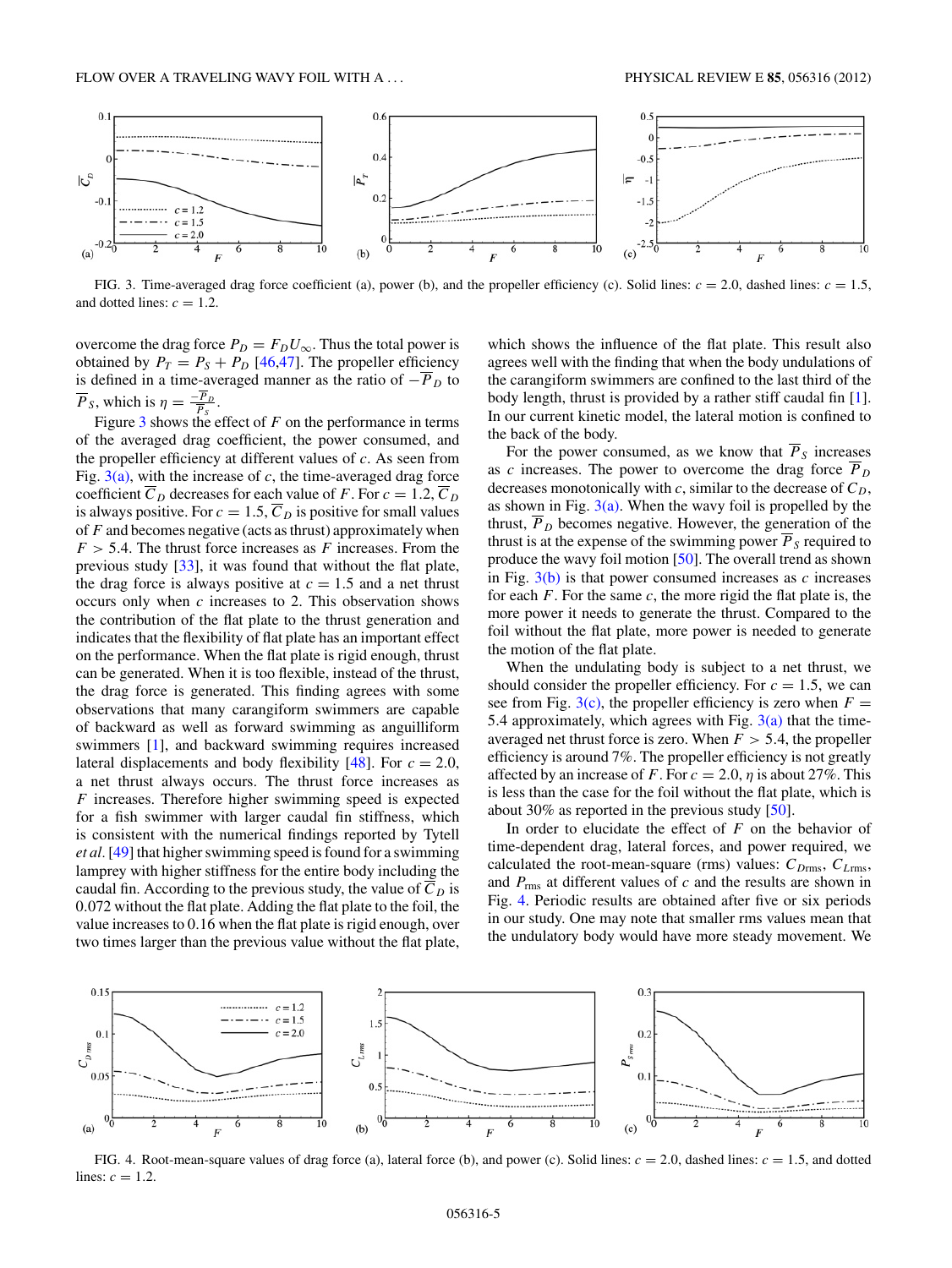<span id="page-5-0"></span>

FIG. 5. (Color online) Wake foil with flapping plate in one cycle [(a)–(d)] and pressure contours  $[(p - p_{\infty})/\rho U_{\infty}^2]$  in the wake flow for  $F = 0.5$  [(e)–(h)], and  $F = 10$  [(i)–(l)] at  $c = 2.0$ . In the pressure contours, solid lines represent positive values and dashed lines represent negative values.

focus on the case  $c = 2$  in which thrust can be generated. We can see that *CD*rms, *CL*rms, and *P*rms decrease with *F* first, until they reach their minimum values at about  $F = 5$ . After that, they increase with  $F$ . We can conclude that the flexibility of the flat plate affects the steady movement of swimmers. For the current study, the prediction of the optimized frequency ratio  $F = 5$  at  $c = 2$  is in good agreement with the  $F = 2{\text -}6$ measured for the goldfish's tail-fin motion [\[44\]](#page-9-0).

# **B. Effect of flexibility of passively oscillated flat plate on the flow field**

To study the effect of the flexibility of a passively oscillated flat plate on the flow field, we choose  $c = 2$  since we know that thrust can be generated at this phase speed from Sec. [IV A.](#page-3-0) A previous study [\[33\]](#page-8-0) has found that for the traveling wavy foil, the time-dependent friction drag force is nearly constant



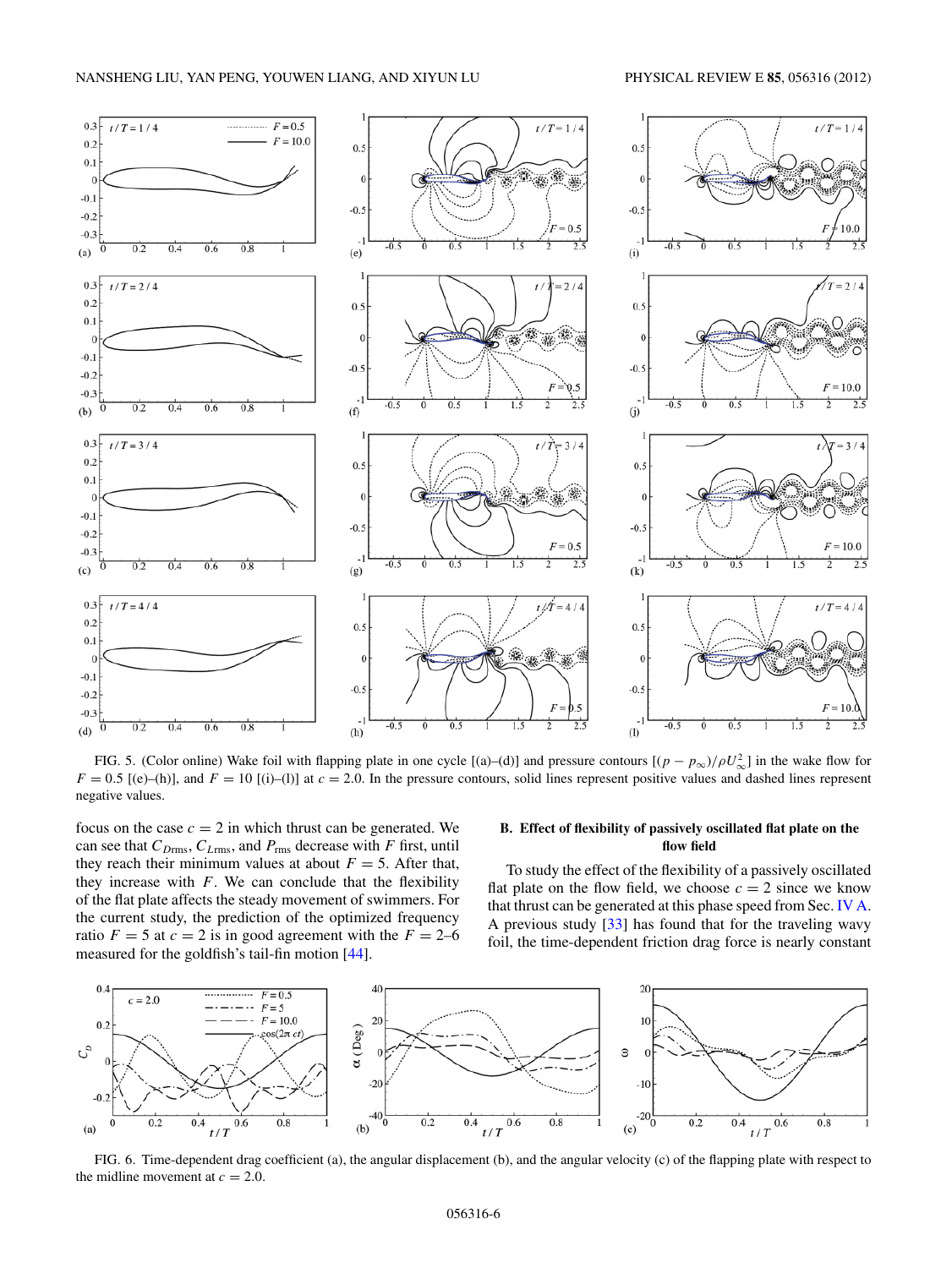<span id="page-6-0"></span>

FIG. 7. Contributions of flapping plate and traveling wavy foil to the total thrust force for  $c = 2.0$  and  $F = 10$ .

during the one cycle and that the form drag due to the pressure distribution plays an essential role in the propulsion. Figure [5](#page-5-0) shows the pressure contours, defined as  $(p - p_{\infty})/\rho U_{\infty}^2$ , in wake flow for different values of *F*. Solid lines represent positive values and dashed lines represent negative values.  $F = 0.5$  corresponds to the very flexible flat plate, and  $F = 10$ corresponds to the almost rigid flat plate.

In order to clearly see the effect of the flexibility of the flat plate, the time-dependent drag coefficient, angular displacement, and angular velocity of the flat plate with respect to the midline movement of body are also shown in Fig. [6.](#page-5-0) From Figs.  $6(b)$  and  $6(c)$ , greater flexibility of the flat plate implies larger angular displacement and angular velocity of the flat plate with respect to the midline movement.

For the pressure field, at  $t/T = 1/4$ , the pivot point *P* starts to move downward. As seen from Figs.  $6(b)$  and  $6(c)$ , for the more flexible flat plate with  $F = 0.5$ , its movement largely lags behind the movement of the midline due to its flexibility. Because of its unfavorable position relative to the wavy foil, a large positive-pressure region is formed on the top of flat plate and a lower pressure region is formed on the bottom of the flat plate, which contributes to drag force and explains why  $C_D$ 

in Fig.  $6(a)$  is positive for  $F = 0.5$  at this time. On the other hand, for the more rigid flat plate with  $F = 10$ , its movement almost has the same pace as the wavy foil. Due to its favorable relative position, a negative-pressure region is formed on the top of the flat plate and a positive-pressure region is formed on the bottom of the flat plate, which contributes to thrust force and explains why  $C_D$  in Fig. [6\(a\)](#page-5-0) is negative for  $F = 10$ . When time increases to  $t/T = 2/4$ , the pivot point *P* is at the lowest point and prepares to move upward. Due to the large flexibility of the flat plate with  $F = 0.5$ , it just starts to move downward with negative angular velocity. A small positive-pressure region appears at the bottom of the flat plate, which corresponds to the small thrust generated. The positive pressure becomes stronger when  $t/T = 3/4$ , but the angle of the flat plate is below the horizontal direction, so the total effect is the drag force. For the rigid flat plate, positive pressure appears on the top and negative pressure on the bottom, which contributes to the thrust shown in Fig.  $6(a)$ . When  $t/T = 4/4$ , a positive-pressure region appears at the top of the flat plate with  $F = 0.5$  and a small thrust is generated.

# **C. Contributions of wavy foil and flat plate to the propulsion performance**

To better understand the performance of a wavy foil with the passively flapping flat plate, especially regarding their separate contributions, we analyze the pressure distribution and vortex structure for one cycle. We focus on  $F = 10$  and  $c = 2.0$ because thrust is generated during one cycle. Figure 7 shows the contributions of the flapping plate and the traveling wavy foil to the total thrust force. In this figure,  $C_D$  is the total thrust coefficient,  $C_{DP}$  is the thrust coefficient obtained from the flat plate, and  $C_{DF}$  is the thrust coefficient calculated from the wavy foil only. We can see that both the foil and the flat plate contribute to the thrust. The contribution from the flat plate has almost the same magnitude as the foil, which explains



FIG. 8. Pressure distribution along the body surface during one cycle for  $c = 2.0$  and  $F = 10$ .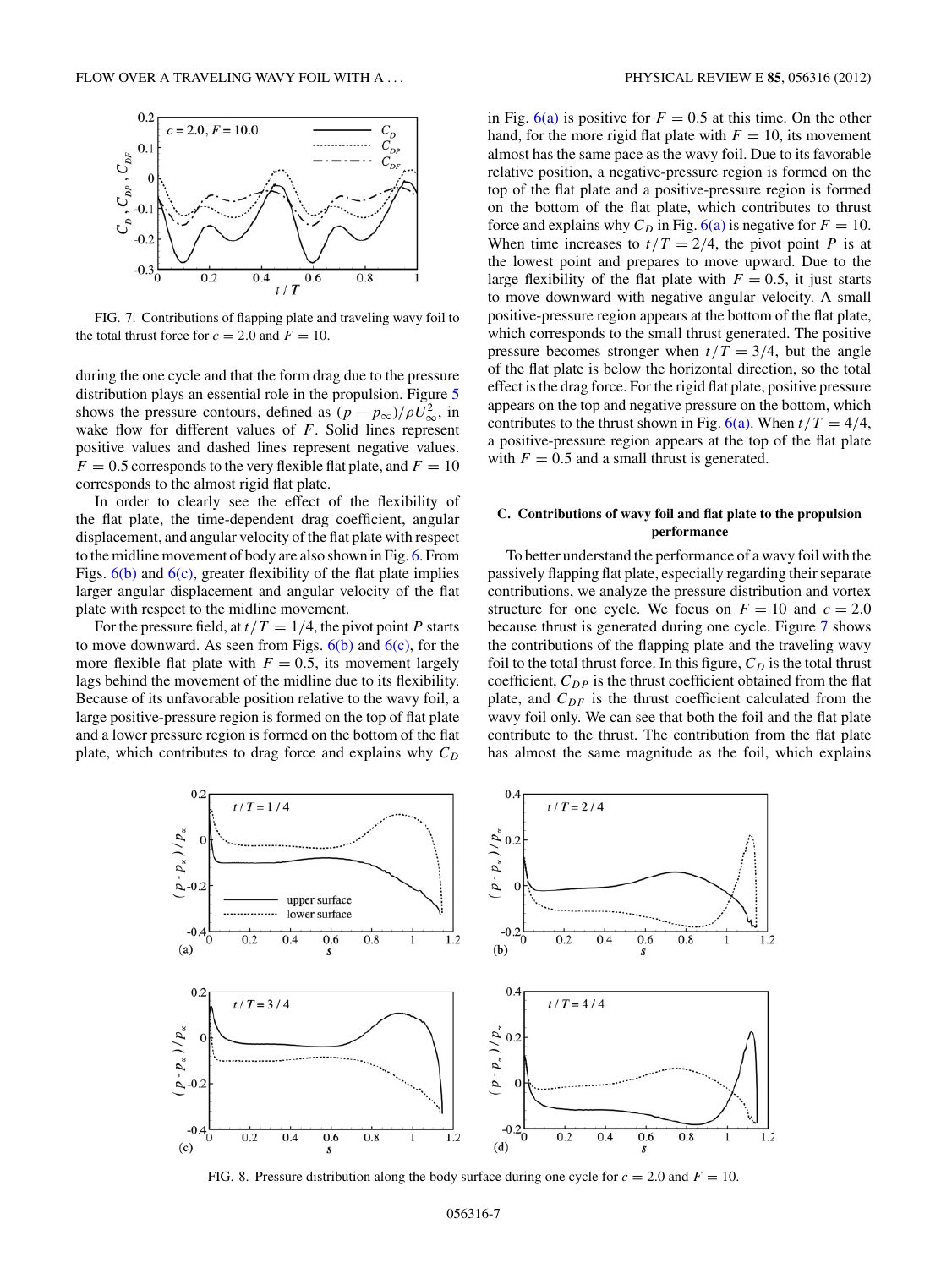<span id="page-7-0"></span>

FIG. 9. (Color online) Wake vortex pattern during one cycle for *c* = 2*.*0 and *F* = 10. In the vortex contours, solid lines represent positive values and dashed lines represent negative values.

why the thrust doubles with the flat plate when compared with the foil without the flat plate. This also agrees with the finding that swimmers using undulation movement confined to the last third of the body length will use a rather stiff caudal fin to generate the thrust [\[1\]](#page-8-0).

Figure [8](#page-6-0) shows the pressure distribution along the body surface. We can see that the effective area enclosed between the pressure distribution lines on the upper and lower surfaces are largest, especially in the area formed by the pressure distribution lines on the flapping flat plate, at  $t/T = 1/4$  and 3*/*4, which correspond to the times of the two maximum thrusts generated in Fig. [7.](#page-6-0)

The reason why the thrust is generated and two maximum values happen at  $t/T = 1/4$  and 3/4 can be explained from the wake vortex pattern. Figure 9 shows the wake vortex pattern during one cycle. As seen from Fig.  $9(a)$ , when  $t/T = 1/4$ , a positive rotational vortex is formed and attached to the upside of the tail. It moves to the downwind side of the flat plate to induce a lower pressure region in the upper side of the flat plate, which can be seen in Fig.  $8(a)$ . Because the flat plate is located at a position with a positive angle with respect to the horizontal direction, the effect of the force is thrust. Also as seen from Fig.  $9(a)$ , a reverse von Kármán vortex street occurs, and it induces a jetlike mean velocity profile in the wake and also helps in the generation of thrust. When  $t/T = 2/4$ , as the vortex moves to the end of the tail and starts to shed into the wake, the pressure difference decreases, as seen in Fig.  $8(b)$ , and the thrust decreased. When  $t/T =$ 3*/*4, a positive rotational vortex is formed and attached to the bottom of the tail, which induces a lower pressure region in the lower side of the flat plate. Due to the negative sign of the angle of flat plate  $\alpha + \theta$ , the effective force is still thrust. With the shedding of the vortex at  $t/T = 4/4$ , the thrust decreased.

# **V. CONCLUSIONS**

The locomotion of a traveling wavy foil with a passively flapping flat plate is studied using a multiblock lattice Boltzmann method with immersed boundary method. The wavy foil is used to model the fish body, and it undergoes prescribed undulations in the lateral direction. A flat plate is used to model the caudal fin and its flexibility is modeled by a torsion spring acting about the attachment of the fin to the body. The role of the fin and its flexibility on the propulsion performance has been studied. We briefly summarize the results obtained in this study and their relation to the real locomotion of swimming animals.

We have found that the flat plate contributes half of the thrust and that the natural frequency of the oscillating flat plate  $F$  (which indicates the flexibility of the flat plate) plays an important role in the propulsion generation. With the flat plate, thrust can be generated when  $c = 1.5$  and the flat plate is not too flexible  $(F > 5.4)$ , in contrast to the drag force without the flat plate. When the flapping plate is too flexible, drag force is generated instead of the thrust. As the flat plate becomes more rigid, the thrust it can generate becomes larger. This agrees with some findings in nature that backward swimming requires increased body flexibility and that the most thrust is provided by a rather stiff caudal fin. The magnitude of thrust with the flat plate can be two times larger than the foil without the flat plate at  $c = 2.0$ . We also find that with  $F = 5$  at  $c = 2$ , the fish maintains a steady movement, which is in good agreement with  $F = 2-6$  measured for the goldfishes' tail-fin motion  $[36]$ .

The pressure field and vortex structure also depend on the value of *F*. The pressure distribution plays an essential role in the propulsion. A reverse von Kármán vortex street, which is associated with the thrust production in animal locomotion, occurs when  $F > 5$  at  $c = 1.5$ .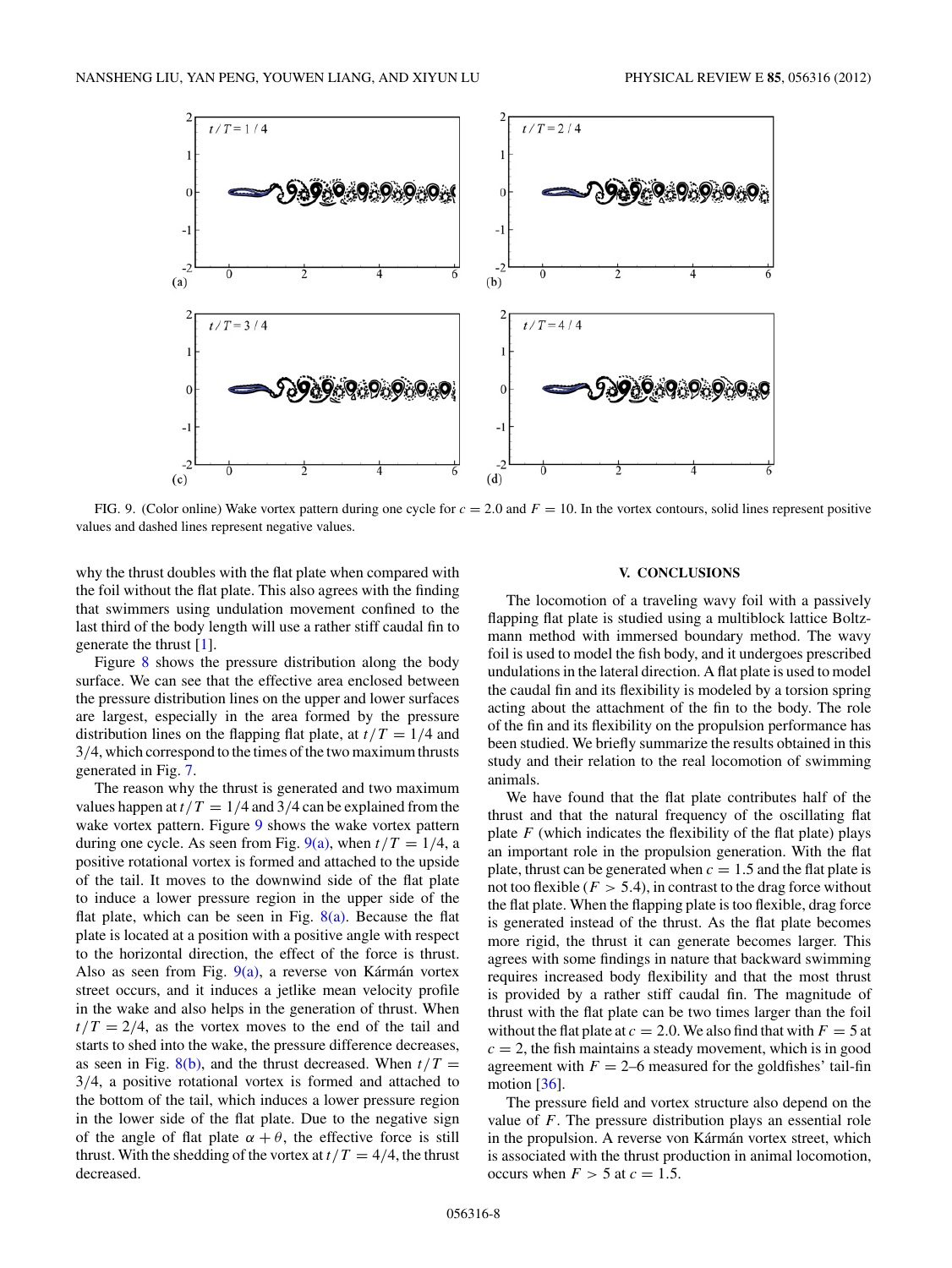<span id="page-8-0"></span>The results obtained in this study may provide physical insight into the understanding of the role of the fin and its flexibility in swimming animals for propulsion generation. Ideally, it is better to explore a wide parameter space of the model (changing the value of  $\lambda/L$ , or the Reynolds number) to study the effect of flexibility. Also, three-dimensional computations of viscous flows around flexible bodies with more realistic fin models, such as when the entire caudal fin is allowed to be flexible, are desirable. Based on the experimental results [18], it is expected that the fluid dynamics would be similar to the current study and the magnitude of propulsive force may be increased when the entire caudal fin is flexible. These will be the subjects of our future work.

# **ACKNOWLEDGMENTS**

This work was supported by the Natural Science Foundation of China (Grant No. 10832010, 10972211), the Innovation Project of the Chinese Academy of Sciences (Grant No. KJCX2-YW-L05) and the Innovation Foundation of the Chinese Academy of Sciences (Grant No. CXJJ-11-M69).

#### **APPENDIX**

*θ* can be defined as

$$
\theta(t) = \tan^{-1}(Z(x,t)|_{x=1}),
$$
 (A1)

where

$$
Z(x,t)|_{x=1} = \frac{\partial y}{\partial x}\Big|_{x=1} = (c_1 + 2c_2)\cos(2\pi ct) + 0.2\pi \sin(2\pi ct).
$$
 (A2)

Correspondingly, the derivative of *θ* can be obtained:

$$
\dot{\theta} = \frac{1}{1 + Z^2} \frac{\partial Z}{\partial t} \bigg|_{x=1,}
$$
 (A3)

$$
\ddot{\theta} = \frac{1}{1+Z^2} \frac{\partial^2 Z}{\partial t^2} \bigg|_{x=1} - \frac{2Z}{(1+Z^2)^2} \bigg(\frac{\partial Z}{\partial t}\bigg)^2 \bigg|_{x=1,}
$$
 (A4)

so  $\theta$  and its derivatives can be explicitly determined by the movement of pivot point *P*.

- [1] M. Sfakiotakis, D. M. Lane, and J. B. C. Davies, [IEEE J. Ocean](http://dx.doi.org/10.1109/48.757275) Eng. **24**[, 237 \(1999\).](http://dx.doi.org/10.1109/48.757275)
- [2] Q. Zhu and K. Shoele, J. Exp. Biol. **211**[, 2087 \(2008\).](http://dx.doi.org/10.1242/jeb.016279)
- [3] R. Gopalkrishnan, M. S. Triantafyllou, G. S. Triantafyllou, and D. Barrett, [J. Fluid Mech.](http://dx.doi.org/10.1017/S0022112094002016) **274**, 1 (1994).
- [4] M. S. Triantafyllou, G. S. Triantafyllou, and D. K. P. Yue, [Annu.](http://dx.doi.org/10.1146/annurev.fluid.32.1.33) [Rev. Fluid Mech.](http://dx.doi.org/10.1146/annurev.fluid.32.1.33) **32**, 33 (2000).
- [5] H. Liu, R. Wassersug, and K. Kawachi, J. Exp. Biol. **199**, 1245 (1996).
- [6] H. Liu, R. Wassersug, and K. Kawachi, J. Exp. Biol. **200**, 2807 (1997).
- [7] H. Liu, [Appl. Mech. Rev.](http://dx.doi.org/10.1115/1.1946047) **58**, 269 (2005).
- [8] U. K. Muller, B. L. E. Van Den Heuvel, E. J. Stamhuis, and J. J. Videler, J. Exp. Biol. **200**, 2893 (1997).
- [9] U. K. Muller, E. J. Stamhuis, and J. J. Videler, J. Exp. Biol. **203**, 193 (2000).
- [10] J. C. Nauen and G. V. Lauder, J. Exp. Biol. **204**, 2251 (2001).
- [11] E. G. Drucker and G. V. Lauder, [Integr. Comp. Biol.](http://dx.doi.org/10.1093/icb/42.2.243) **42**, 243 [\(2002\).](http://dx.doi.org/10.1093/icb/42.2.243)
- [12] J. C. Nauen and G. V. Lauder, J. Exp. Biol. **205**, 1709 (2002).
- [13] E. D. Tytell and G. V. Lauder, J. Exp. Biol. **207**[, 1825 \(2004\).](http://dx.doi.org/10.1242/jeb.00968)
- [14] J. Carling, T. L. Williams, and G. Bowtell, J. Exp. Biol. **201**, 3143 (1998).
- [15] R. Ramamurti, R. Lohner, and W. C. Sandberg, *[Int. J. Comput.](http://dx.doi.org/10.1080/10618569908940891)* Fluid Dyn. **13**[, 83 \(1999\).](http://dx.doi.org/10.1080/10618569908940891)
- [16] M. J. Wolfgang, J. M. Anderson, M. A. Grosenbaugh, D. K. Yue, and M. S. Triantafyllou, J. Exp. Biol. **202**, 2303 (1999).
- [17] Q. Zhu, M. J. Wolfgang, D. K. Yue, and G. S. Triantafyllou, [J. Fluid Mech.](http://dx.doi.org/10.1017/S002211200200143X) **468**, 1 (2002).
- [18] F. Fish and G. V. Lauder, [Annu. Rev. Fluid Mech.](http://dx.doi.org/10.1146/annurev.fluid.38.050304.092201) **38**, 193 [\(2006\).](http://dx.doi.org/10.1146/annurev.fluid.38.050304.092201)
- [19] G. V. Lauder and E. D. Tytell, [Fish Biomech.](http://dx.doi.org/10.1016/S1546-5098(05)23011-X) **23**, 425 (2006).
- [20] S. Kern and P. Koumoutsakos, [J. Exp. Biol.](http://dx.doi.org/10.1242/jeb.02526) **209**, 4841 [\(2006\).](http://dx.doi.org/10.1242/jeb.02526)
- [21] R. Mittal, H. Dong, M. Bozkurttas, G. V. Lauder, and P. G. A. Madden, [Bioinsp. Biomimet.](http://dx.doi.org/10.1088/1748-3182/1/4/S05) **1**, 35 (2006).
- [22] A. R. Ennos, J. Exp. Biol. **127**, 355 (1987).
- [23] D. Ishihara, T. Horie, and M. Denda, [J. Exp. Biol.](http://dx.doi.org/10.1242/jeb.020404) **212**, 1 (2009).
- [24] M. Vanella, T. Fitzgerald, S. Preidikman, E. Balaras, and B. Balachandran, [J. Exp. Biol.](http://dx.doi.org/10.1242/jeb.016428) **212**, 95 (2009).
- [25] D. Z. Yu, R. W. Mei, and W. Shyy, [Int. J. Numer. Methods Fluids](http://dx.doi.org/10.1002/fld.280) **39**[, 99 \(2002\).](http://dx.doi.org/10.1002/fld.280)
- [26] Y. Peng, C. Shu, Y. T. Chew, X. D. Niu, and X. Y. Lu, [J. Comput.](http://dx.doi.org/10.1016/j.jcp.2006.02.017) Phys. **218**[, 460 \(2006\).](http://dx.doi.org/10.1016/j.jcp.2006.02.017)
- [27] C. S. Peskin, Ph.D. thesis, Albert Einstein College of Medicine, 1972 (unpublished).
- [28] J. Mohd-Yusof, *Annual Research Briefs* (Center for Turbulence Research, Stanford University, Stanford, CA, 1997).
- [29] Z. Feng and E. Michaelides, [J. Comput. Phys.](http://dx.doi.org/10.1016/j.jcp.2004.06.020) **202**, 20 [\(2005\).](http://dx.doi.org/10.1016/j.jcp.2004.06.020)
- [30] Y. Peng and L. S. Luo, [Prog. Comput. Fluid Dyn.](http://dx.doi.org/10.1504/PCFD.2008.018086) **8**, 156 (2008).
- [31] H. Liu and K. Kawachi, [J. Comput. Phys.](http://dx.doi.org/10.1006/jcph.1999.6341) **155**, 223 (1999).
- [32] J. Z. Wu, Z. L. Pan, and X. Y. Lu, [Phys. Fluids](http://dx.doi.org/10.1063/1.2055528) **17**, 098102 [\(2005\).](http://dx.doi.org/10.1063/1.2055528)
- [33] G. J. Dong, and X. Y. Lu, Phys. Fluids **19**[, 057107 \(2007\).](http://dx.doi.org/10.1063/1.2736083)
- [34] G. V. Lauder, E. J. Anderson, J. Tangorra, and P. G. Madden, J. Exp. Biol. **210**[, 2767 \(2007\).](http://dx.doi.org/10.1242/jeb.000265)
- [35] J. J. Videler, *Fish Swimming* (Chapman & Hall, London, 1993).
- [36] R. Bainbridge, J. Exp. Biol. **35**, 109 (1958).
- [37] S. Chen and G. D. Doolen, [Annu. Rev. Fluid Mech.](http://dx.doi.org/10.1146/annurev.fluid.30.1.329) **30**, 329 [\(1998\).](http://dx.doi.org/10.1146/annurev.fluid.30.1.329)
- [38] Y. Peng, W. Liao, L. S. Luo, and L. P. Wang, [Comput. Fluids](http://dx.doi.org/10.1016/j.compfluid.2009.10.002) **39**, [568 \(2010\).](http://dx.doi.org/10.1016/j.compfluid.2009.10.002)
- [39] Y. Liu, N. Liu, and X. Y. Lu, Adv. Appl. Math. Mech. **1**, 481 (2009).
- [40] T. Gao and X. Y. Lu, Phys. Fluids **20**[, 087101 \(2008\).](http://dx.doi.org/10.1063/1.2958318)
- [41] D. d'Humières, Rarefied Gas Dynamics theory and simulations Progress in Astronautics and Aeronautic **159**, 450 (1992).